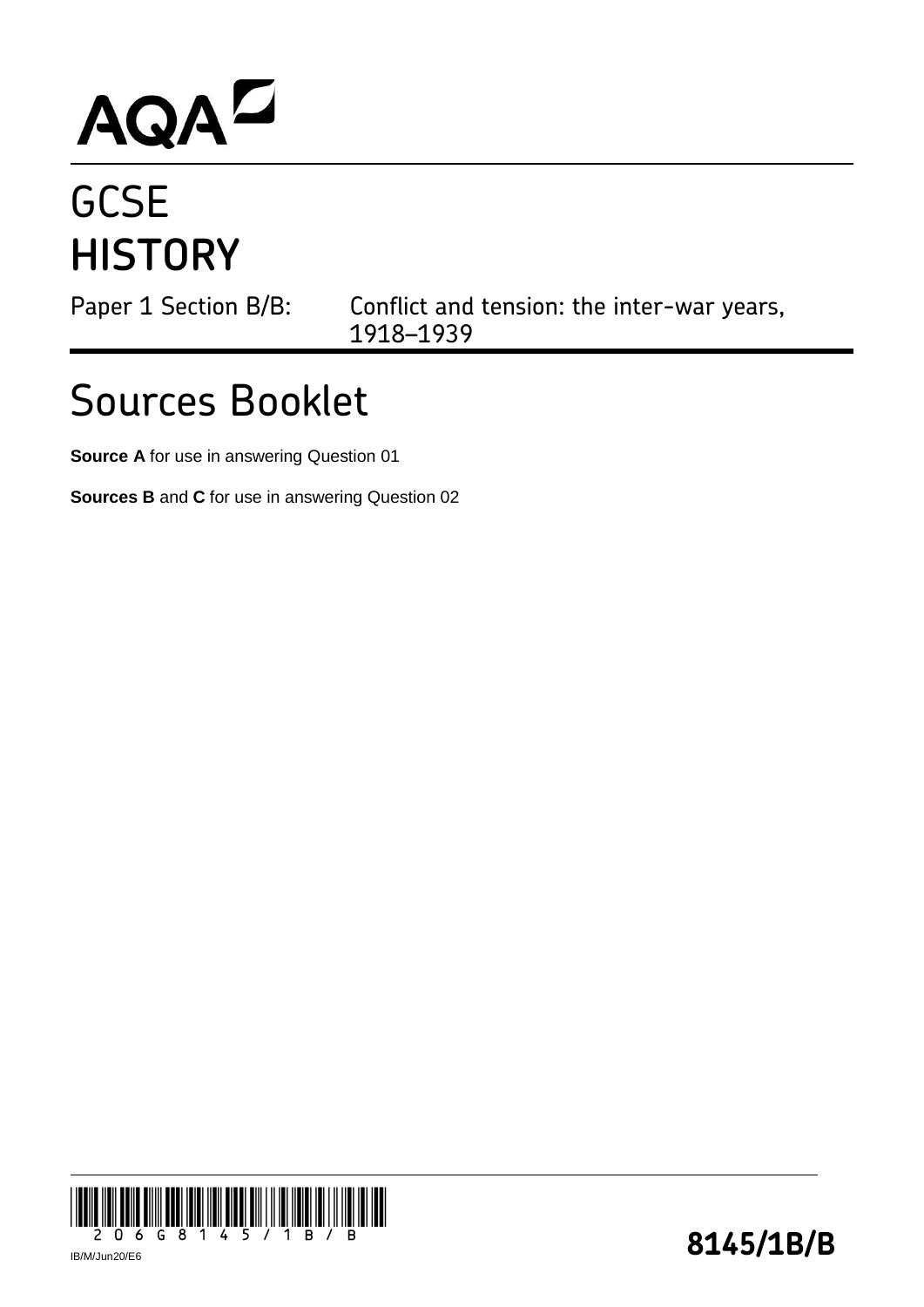**Source A** A cartoon published in the USSR in 1938 commenting on the Munich Agreement. The wolf represents Nazi Germany.

This source has been removed due to third-party copyright restrictions.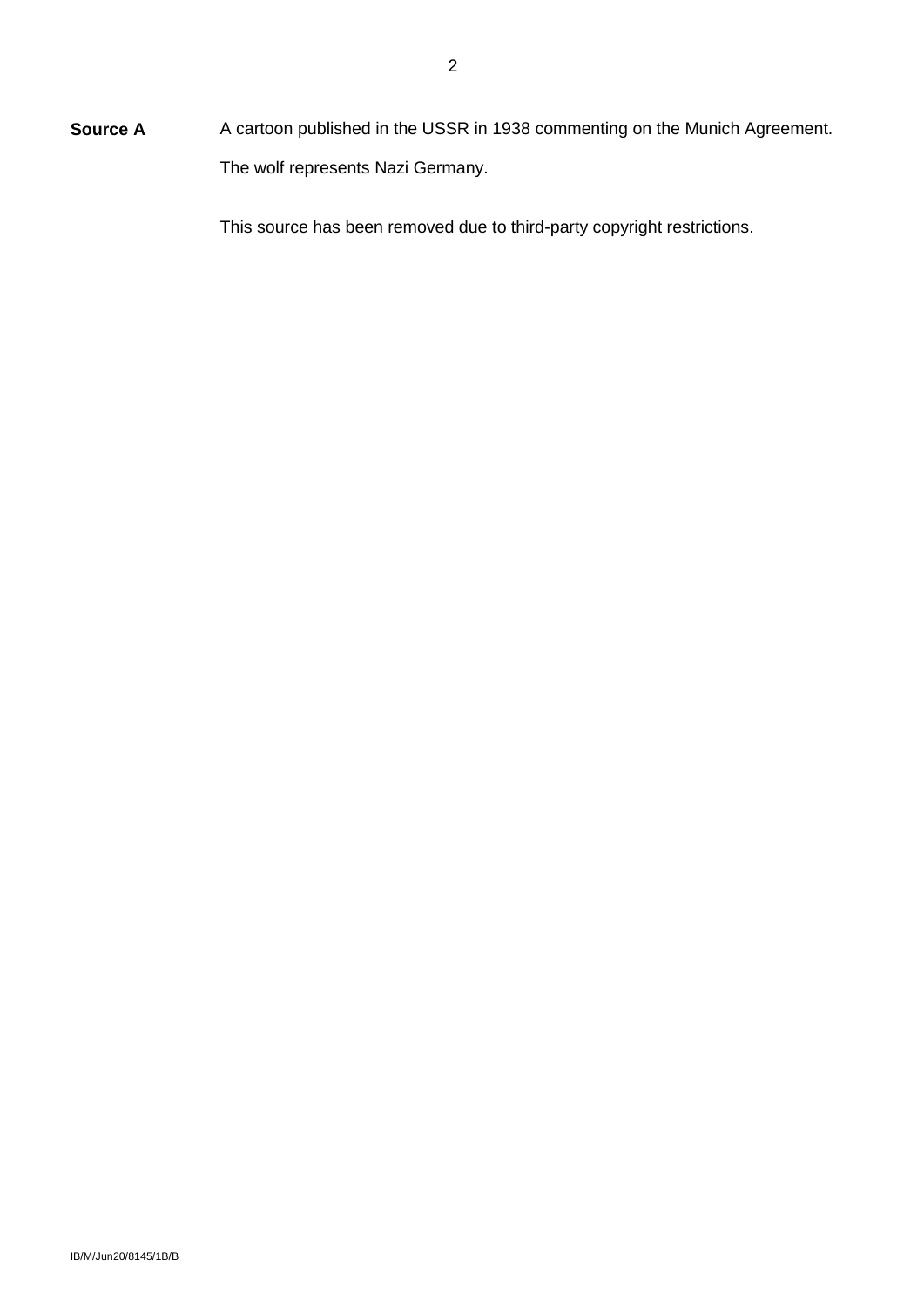**Source B** An extract from a letter sent on 7 March 1936 from the German Government to the British Government**.**

> Today we have returned military forces to Germany's Rhineland in order to defend our frontiers. The Locarno Pact has been broken because France has made an alliance with the USSR against Germany. We still want peace in Europe and are ready to make new agreements to achieve it.

**Source C** A British cartoon published on 18 March 1936 commenting on the remilitarisation of the Rhineland.

> The 'Goose-step' was a British term to describe the German army's marching style.



**END OF SOURCES**